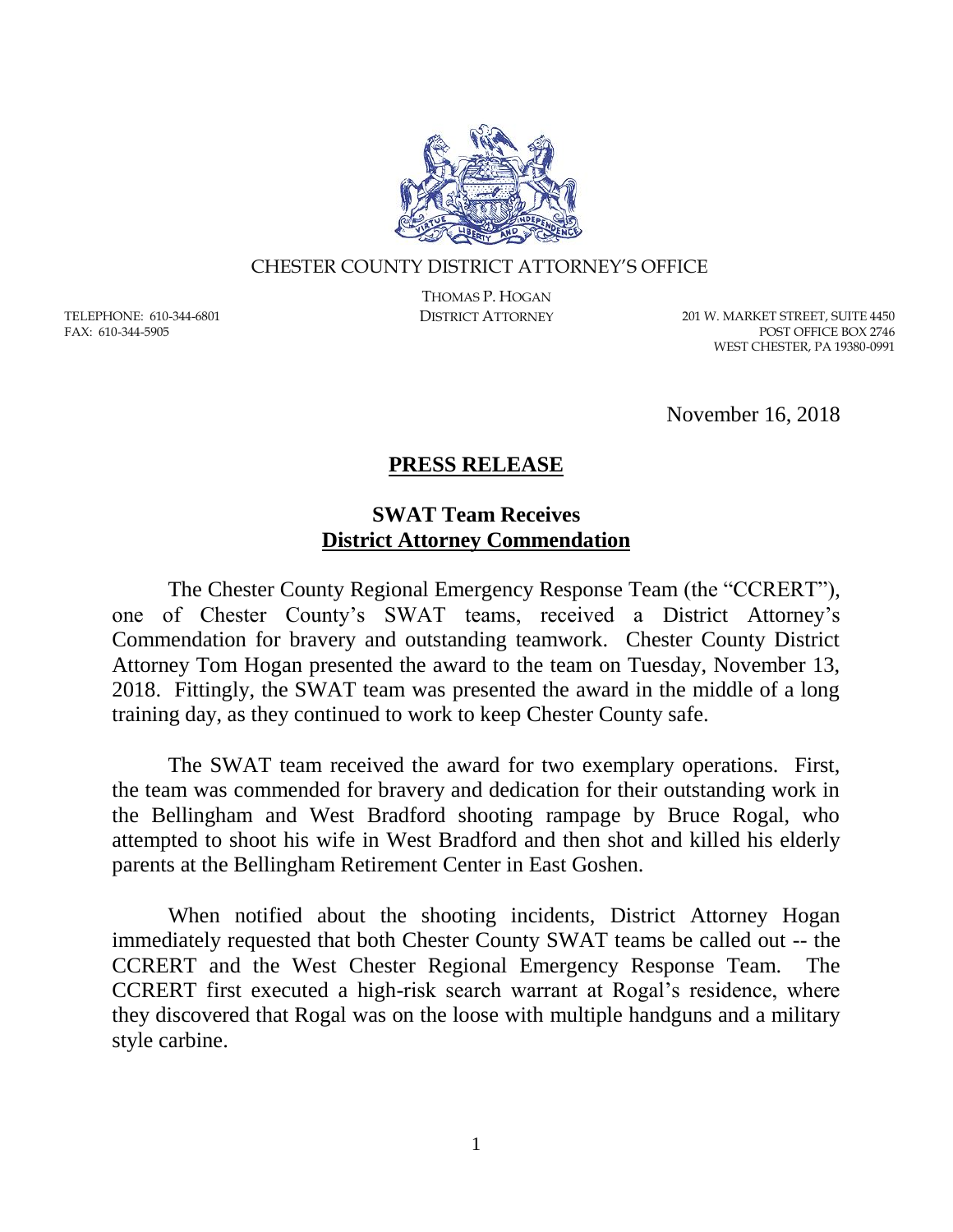When Rogal later crashed his van into his ex-wife's house, the SWAT team then was called on to make the approach to the van, where Rogal was still holed up, presumed to be armed and dangerous. The SWAT team approached the van in an armored vehicle. A team of SWAT operators then had to approach on foot to confront the shooter, a necessary maneuver that puts the police officers in great danger. The SWAT team approached, pulled Rogal out of the van, and discovered he already had committed suicide.

District Attorney Hogan stated, "The Bellingham shooting incident is the type of crime that you train for but hope never to confront. The CCRERT's immediate response, tactical flexibility, and unbelievable bravery were a credit to their training and leadership. All of Chester County salutes our SWAT responders for their courage and commitment."

The second reason for the award to the SWAT team was for their outstanding work in supporting Project Playground, the District Attorney's antiviolent crime initiative in Coatesville over the summer. Every time the Project Playground team had to execute a high-risk search warrant on an armed drug dealer, the SWAT team was called in to make the initial entry. They used their specialized training and tactics to make sure that the search warrants were conducted safely, without injuries to any police personnel or civilians. Project Playground resulted in a summer with zero homicides in Coatesville.

"When you are about to hit the door of an armed and violent drug dealer," District Attorney Hogan added, "you need to know that everybody around you has the physical and mental fortitude to confront whatever is on the other side of that door. It may be a felon who wants to shoot it out. It may be the drug dealer's wife and kids, frightened to death. Our SWAT teams are trained to deal with any situation safely and professionally."

Downingtown Borough Police Chief Howard Holland, one of the leaders of the CCRERT, commented, "The Chester County SWAT teams train and plan constantly for emergency events. Whatever the crisis, Chester County citizens can rest assured that we will respond, day or night, rain or shine, to keep this county safe."

The CCRERT is comprised of police officers from Caln, , Coatesville, Downingtown, Easttown, East Brandywine, East Coventry, East Fallowfield, East Pikeland, East Vincent, Kennett Square Borough, Kennett Township, Malvern, Southern Chester County Regional, Parkesburg, Phoenixville, Schuylkill,